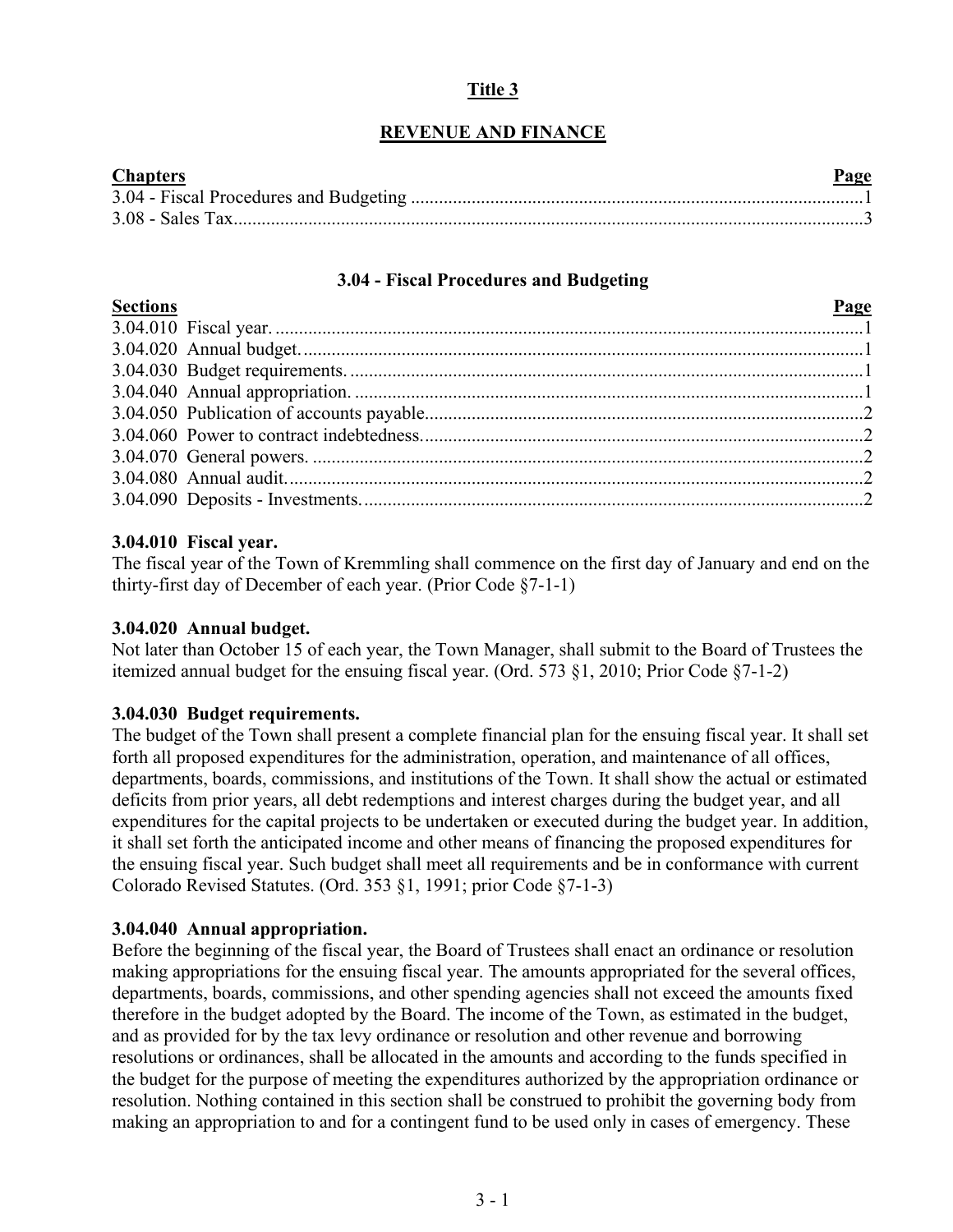enactments shall be in conformance with current Colorado Revised Statutes. (Ord. 353 §2, 1991; prior Code §7-1-4)

### **3.04.050 Publication of accounts payable.**

The Town Clerk shall publish the monthly accounts payable on the Town's official website within twenty (20) days of approval by the Board of Trustees. (Ord. 578 §1, 2010; Prior Code §7-1-5)

### **3.04.060 Power to contract indebtedness.**

The Board shall also have the power to contract indebtedness on behalf of the Town and upon the credit thereof by borrowing money or issuing the bonds of the Town for any public purpose. The total amount of indebtedness for all purposes shall not at any time exceed three percent of the actual value, as determined by an assessment, of the taxable property in the Town except such debt as may be incurrent in supplying water (Prior Code §7-1-6)

### **3.04.070 General powers.**

The Board shall also have the following general powers in relation to the finances of the Town:

- A. To control the finances and property of the Town;
- B. To appropriate money for Town purposes only and provide for payment of debts and expenses of the Town;
- C. To levy and collect taxes for general and special purposes on real and personal property.
- D. Such other powers as may be granted by the laws of the state of Colorado.

(Prior Code §7-1-7)

### **3.04.080 Annual audit.**

The Board shall select a qualified person as auditor and cause to be made an annual audit of the financial affairs and transaction of the Town in accordance with the requirements of state law. (Prior Code §7-1-8)

### **3.04.090 Deposits - Investments.**

The Town Treasurer shall deposit all of the funds and moneys which come into his possession by virtue of his office as Town Treasurer, in one or more responsible banks located in the state of Colorado which have been designated by written resolution of the Board. The Board may also authorize the Treasurer, by written resolution, to invest all or any part of such funds in securities which are authorized for such investment by state law. (Prior Code §7-1-9)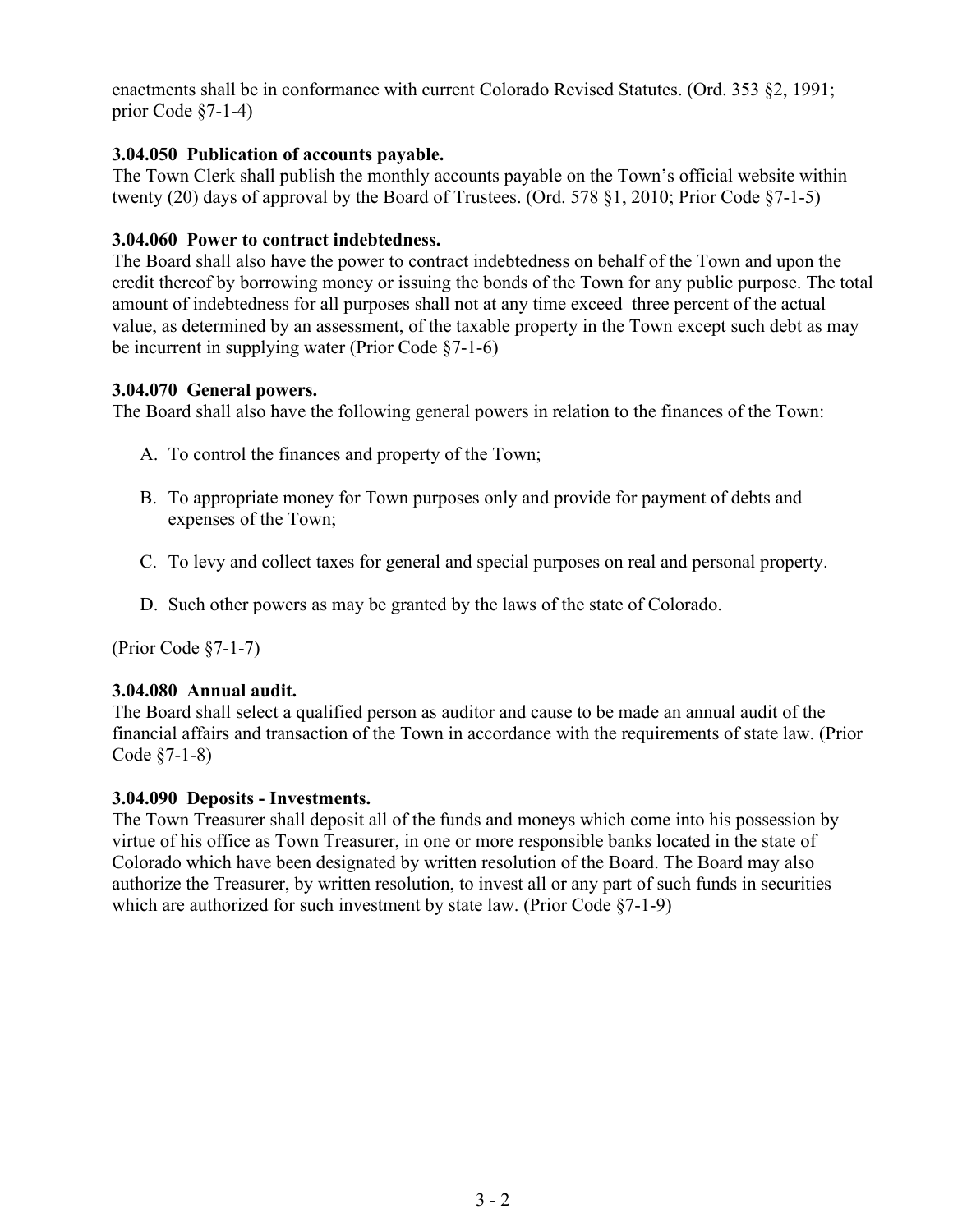# **3.08 - Sales Tax**

<span id="page-2-0"></span>

| <b>Sections</b> | Page |
|-----------------|------|
|                 |      |
|                 |      |
|                 |      |
|                 |      |
|                 |      |
|                 |      |
|                 |      |
|                 |      |
|                 |      |
|                 |      |

# **3.08.010 Purpose.**

The purpose of this chapter is to impose a sales tax upon the sale at retail of tangible personal property and the furnishings of certain services in the Town pursuant to the authority granted to incorporated Towns of the state of Colorado by Title 29, Article 2, Colorado Revised Statutes, 1973, as amended. This chapter shall be so construed and interpreted as to effectuate the general purpose of making it uniform with the sales tax of the state, levied by Title 39, Article 26, Colorado Revised Statutes, 1973, as amended. (Prior Code §7-2-1)

# **3.08.020 Definitions.**

For the purpose of this chapter, the definition of words contained in it shall be as the words are defined in Section 39-26-102, Colorado Revised Statutes, 1973, as amended, and the definitions are incorporated in this chapter by this reference. (Prior Code §7-2-2)

# **3.08.030 General provisions.**

- A. For the purposes of this chapter, all retail sales are consummated at the place of business of the retailer, unless the tangible personal property sold is delivered by the retailer or his agent to a destination outside the limits of the Town or to a common carrier for delivery to a destination outside the limits of the Town.
- B. In the event a retailer has no permanent place of business in the Town, or has more than one place of business, the place or places at which the retail sales are consummated for the purpose of the sales tax imposed by this chapter shall be determined by the provisions of Title 39, Article 26, Colorado Revised Statutes, 1973, as amended, and by rules and regulations promulgated by the Department of Revenue of the state of Colorado. (Prior Code §7-2-7)

# **3.08.040 Licenses.**

- A. It shall be unlawful for any person to engage in the business of selling tangible personal property at retail, or to furnish certain services as herein specified, without first having obtained a license therefore, which license shall be granted and issued pursuant to this section and to Chapter 5.02 of this Code.
- B. It shall be the duty of any person engaged in the business of selling tangible personal property at retail, or to furnish services as herein specified, to collect the sales tax imposed herein.
- C. It shall be the duty of each such licensee on or before January first of each year during which this Chapter remains in effect, to obtain a renewal of such business license if the licensee remains in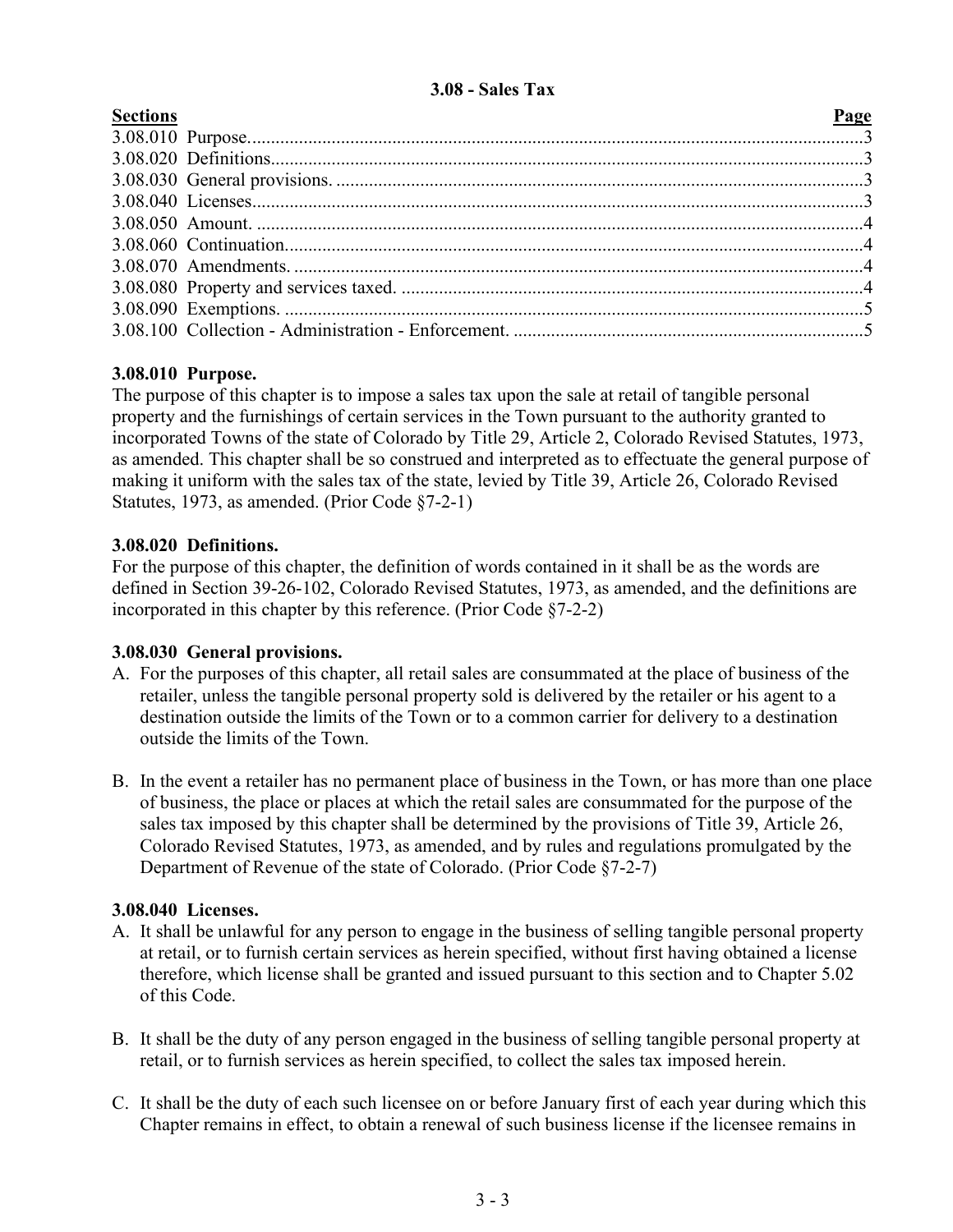retail business or liable to account for the tax provided in this chapter, but nothing contained in this Chapter shall be construed to empower the Town Clerk to refuse such renewal except revocation for cause of licensee's prior license.

- D. Any license may be revoked for cause as provided in Section 39-26-103, Colorado Revised Statutes, as amended, which provision is incorporated in this section by this reference.
- E. Any person engaged in the business of selling tangible personal property at retail, or the furnishing of certain services as specified in this chapter, without having first secured a license therefore as provided in this section, shall be guilty of a violation of this section.

(Ord. 558 §4, 2008)

# **3.08.050 Amount.**

- A. There is hereby imposed upon all sales of tangible personal property and the furnishing of certain services, as specified in Section 3.08.080 of this chapter, a four percent sales tax upon the sale at retail of tangible personal property and the furnishing of certain services as provided in "The Emergency Retail Sales Tax Act of 1935" set forth in Title 39, Article 26, Colorado Revised Statutes, 1973, as amended, and any amendment thereto enacted before or after the effective date of the ordinance codified in this chapter, which provisions are incorporated in this section by this reference.
- B. The imposition of the tax on the sale at retail of tangible personal property and the furnishing of certain services subject to this tax shall be in accordance with schedules set forth in the rules and regulations of the Department of Revenue of the state of Colorado and in accordance with the regulations enacted by separate resolution of the Board of Trustees of the Town. (Prior Code §7- 2-6)

# **3.08.060 Continuation.**

This section codifies and continues the sales taxes which were adopted by ordinance No. 149 and Ordinance No. 215 which ordinances were approved by the qualified electors of the Town in accordance with state law. (Prior Code §7-2-9)

# **3.08.070 Amendments.**

The Board of Trustees, by a majority vote, may amend, alter or change this chapter, except as to the four percent rate of tax imposed in this chapter. Except as may otherwise by required by law, such amendment, alteration or change need not be submitted to the electors of the Town for their approval. (Ord. 572 §1, 2010; Prior Code §7-2-10)

# **3.08.080 Property and services taxed.**

- A. There is hereby levied and there will be collected and paid a sales tax in the amount as in this chapter provided, upon the sale at retail of tangible personal property and the furnishing of certain services, as provided in "The Emergency Retail Sales Tax Act of 1935," set forth in Title 39, Article 26, Colorado Revised Statutes, 1973, as amended, which provisions are incorporated in this section by this reference.
- B. There is hereby levied and there will be collected and paid a sales tax in the amount as in this chapter provided, upon the sale at retail of tangible personal property, on sales of food and purchases of machinery or machine tolls, and the furnishing of services on sales and purchases of electricity, coal, gas, fuel oil and coke for domestic and commercial consumption.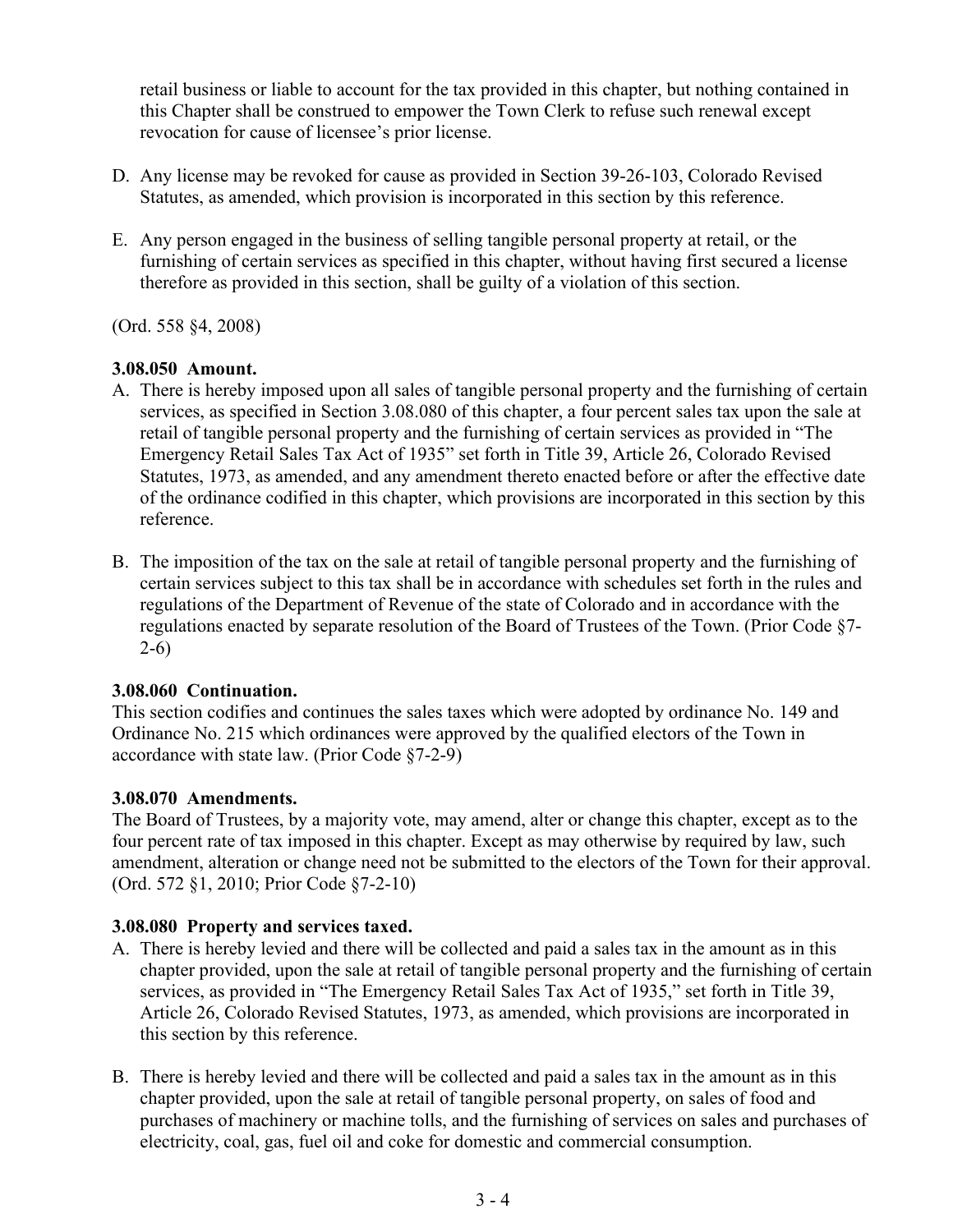- C. The amount subject to tax shall not include the amount of any sales or use tax imposed by Title 39, Article 26, Colorado Revised Statutes, 1973, as amended.
- D. The gross receipts from sales shall include delivery charges, when such charges are subject to the State Sales and Use Tax imposed by Title 39, Article 26, Colorado Revised Statutes, 1973, as amended, regardless of the place to which delivery is made.
- E. For transactions consummated on or after January 1, 1986, the Town's sales tax shall not apply to the sale of tangible personal property at retail or the furnishing of services if the transaction was previously subjected to a sales or use tax lawfully imposed on the purchaser or user by another statutory or home rule municipality equal to, or in excess of, four percent. A credit shall be granted against the Town's sales tax with respect to such transaction equal in amount to the lawfully imposed local sales or use tax previously paid by the purchaser or user to the previous statutory or home rule municipality. The amount of the credit shall not exceed four percent. (Prior Code §7-2-4)

# **3.08.090 Exemptions.**

- A. There shall be exempt from taxation under the provisions of this chapter, all of the tangible personal property and services which are exempt under the provisions of "The Emergency Retail Sales Tax Act of 1935," as set forth in Title 39, Article 26, Colorado Revised Statutes, 1973, as amended, which exemptions are incorporated into this section by this reference, except the exemption allowed by Section 39-26-114 (111), Colorado Revised Statutes, 1973, for purchases of machinery or machine tools, the exemption of sales and purchases of electricity, coal, gas, fuel oil and coke as provided in Section 39-26-1114 (1) (a) (XXI), Colorado Revised Statutes, 1973, and the exemption for sales of food specified in Section 39-26-114 (1) (a) (XX), Colorado Revised Statutes 1973.
- B. All sales of tangible personal property on which a specific ownership tax has been paid or is payable shall be exempt from sales tax when such sales meet both of the following conditions:
	- 1. The purchaser is a nonresident of, or has his principal place of business outside of the Town; and
	- 2. Such tangible personal property is registered or required to be registered outside the limits of the Town under the laws of the state of Colorado.
- C. For transactions consummated on or after January 1, 1986, the Town's sales tax shall not apply to the sale of construction and building materials, as the term is used in Section 29-2-109, Colorado Revised Statutes, if such materials are picked up by the purchaser and if the purchaser of such materials presents to the retailer a building permit or other documentation acceptable to the Town evidencing that a local use tax has been paid or is required to be paid. (Prior Code §7-2-5)

# **3.08.100 Collection - Administration - Enforcement.**

A. The collection, administration and enforcement of the sales tax imposed by this chapter shall be performed by the Director of Revenue of the state of Colorado in the same manner as the collection, administration and enforcement of the Colorado State Sales Tax. Accordingly, the provisions of Title 39, Articles 21 and 26 and Title 29, Article 2, Colorado Revised Statutes, 1973, as amended, and all rules and regulations promulgated by the Director of Revenue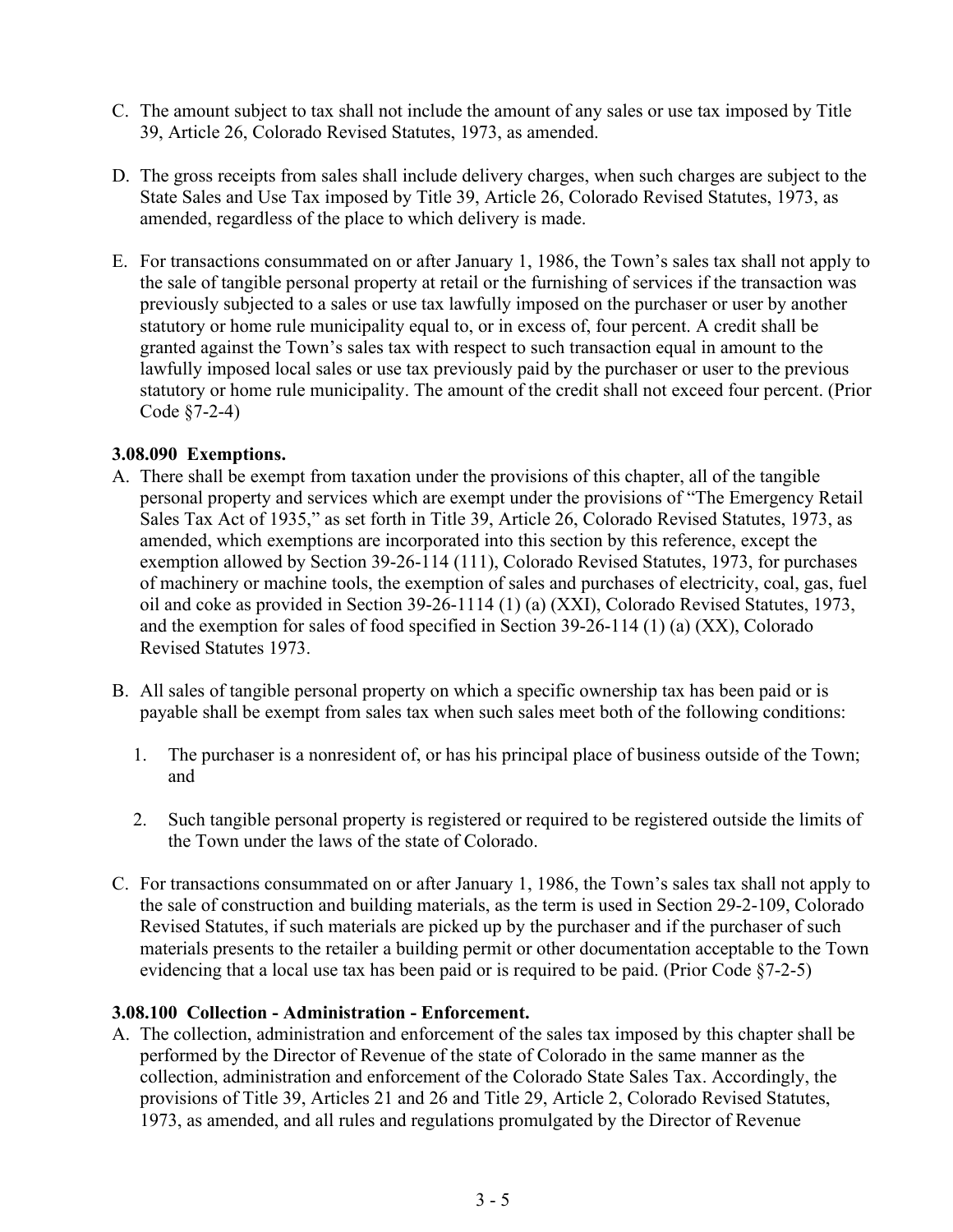pertaining to such collection, administration, and enforcement, are incorporated in this section by this reference.

- B. At the time of making his monthly return of the tax, as required by this chapter, every retailer shall be entitled to subtract from the tax so remitted a sum equal to three and one-third percent of the tax as his fee, the fee to be known as the "vendor's fee."
- C. If said retailer shall be delinquent in remitting the tax, he shall forfeit the three and one-third percent provided in subsection (B) of this section, unless good cause be shown for such delinquent remittance. (Prior Code §7-2-8)